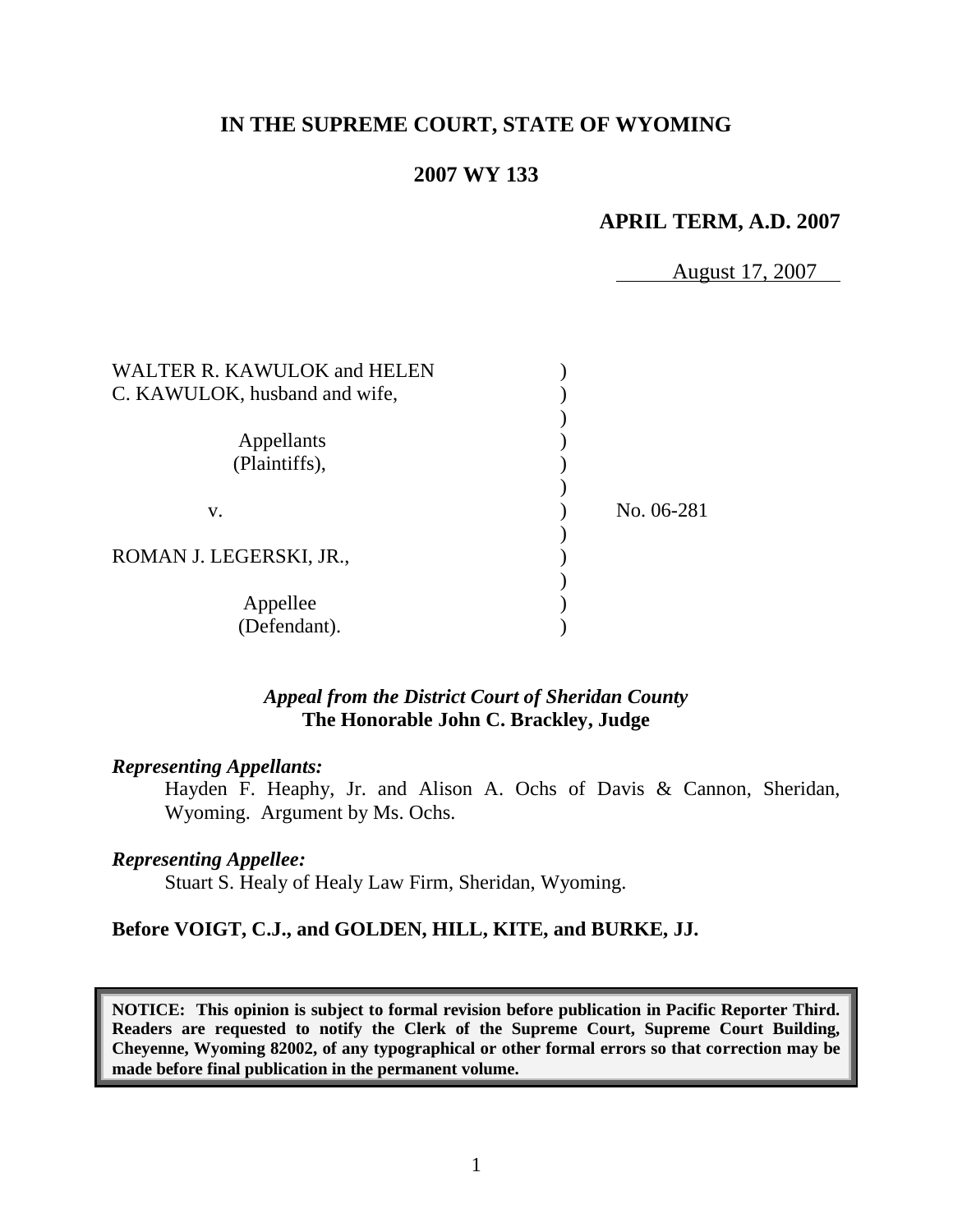### **KITE, Justice.**

[¶1] Walter R. Kawulok and Helen C. Kawulok appeal from the district court"s order granting Roman J. Legerski, Jr., a prescriptive easement across their property. We conclude Mr. Legerski failed to present evidence to overcome the presumption that use of another"s property is permissive as required to establish a prescriptive easement in Wyoming and, therefore, reverse the district court's order.

#### **ISSUES**

[¶2] The Kawuloks raise the following issues in their appeal:

1. Did the trial court err as a matter of law in ruling that "continuous use and logical inferences regarding past [property] transfers" was a proper legal standard to overcome the legal presumption of permissive use of a prescriptive easement?

2. Is continuous use of a driveway, without evidence of adverse or hostile use, sufficient to establish a prescriptive easement?

3. In this prescriptive easement case, does Wyoming"s Dead Man Statute, W.S. § 1-12-102, bar corroborated testimony that a deceased predecessor in title had asked for, and was granted, permission to use the Driveway?

4. Did the trial court improperly fail to consider, on hearsay grounds, Pat and David Wartensleben's requests for permission to use the Driveway?

Mr. Legerski does not present a statement of the issues.

#### **FACTS**

[¶3] The Kawuloks and Mr. Legerski became neighboring landowners in Ranchester, Wyoming, in 2004, when Mr. Legerski purchased and occupied a parcel (the "Legerski Tract") that abutted unimproved land (the "Kawulok Tract") the Kawuloks had owned since 1985. The Kawuloks bought their land from Ralston and Roselie Straw, who previously also owned the Legerski Tract. The Straws transferred the Legerski Tract to Theodore and Ann Yaneshek at an undetermined time but no later than 1973. In 1973,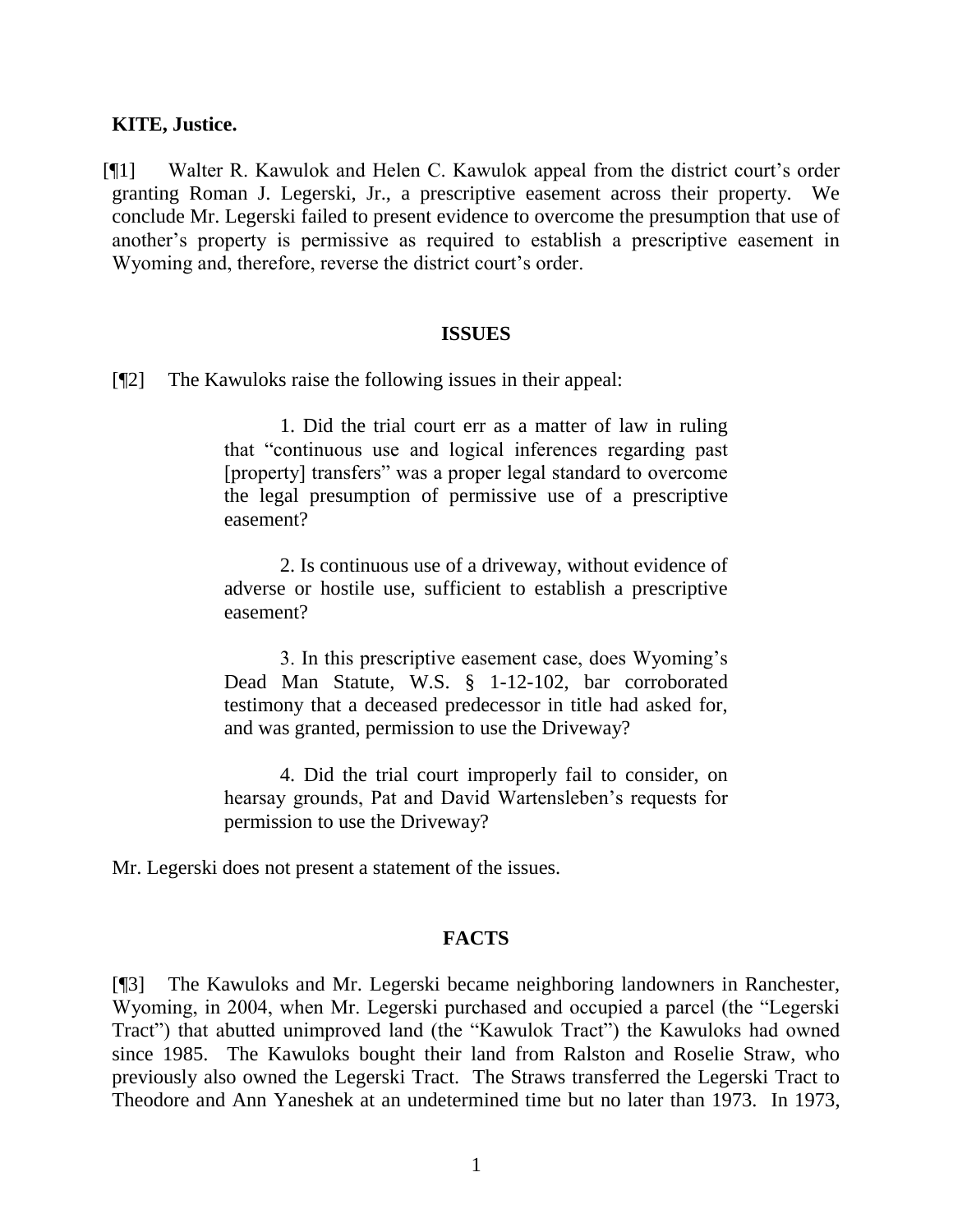the Yanesheks sold the Legerski Tract to Edwin O. "Pat" Wartensleben, who died in 1999. David Wartensleben inherited the parcel from his father and sold it to Mr. Legerski in 2004.

[¶4] The north side of the Legerski Tract fronts Halbert Street, and the bulk of the Kawulok Tract lies directly to the south of the Legerski Tract. The Kawulok Tract has access to Halbert Street via a 10-foot wide strip (the "Strip") that runs along the western boundary of the Legerski Tract. Edwin Wartensleben used the northern portion of the Strip as part of a driveway (the "Driveway") to access the Legerski Tract. The Driveway extended south from Halbert Street along the Strip for about 20 feet and then angled east onto the Legerski Tract to a detached garage in the southeastern quadrant of the property. Edwin Wartensleben continuously used the Driveway from the time he purchased the Legerski Tract in 1973 until 1985, when the Kawuloks purchased their parcel. The Kawuloks gave Edwin Wartensleben, with whom they were friendly, permission to continue to use the portion of the Driveway that crossed the Strip.

[¶5] However, the Kawuloks were not willing to grant use of the Strip to future owners of the Legerski Tract. In 2004, when the Kawuloks learned that David Wartensleben was planning to sell the Legerski Tract, they built a fence along the eastern edge of the Strip and across the Driveway, eliminating the Strip as a path of access from Halbert Street to the Legerski Tract. David Wartensleben expressed his dissatisfaction with the fence but did not pursue any particular claim. He accessed his garage by driving directly onto his property from Halbert Street. Meanwhile, a survey conducted as part of the sale of the Legerski Tract revealed that some of the other fences maintained by the Kawuloks extended into the Legerski Tract. After buying the parcel in 2004, Mr. Legerski attempted to use these intrusions to negotiate use of the Strip. The Kawuloks were unreceptive to Mr. Legerski's advances and, in 2006, filed a claim to quiet title by adverse possession to the portions of the Legerski Tract enclosed by their fencing. Mr. Legerski, in the counterclaim that is the subject of this appeal, sought to quiet title to a prescriptive easement over the portion of the Strip crossed by the Driveway. After filing the counterclaim, Mr. Legerski constructed a new driveway immediately east of the Strip and entirely on the Legerski Tract.

[¶6] Mr. Legerski"s prescriptive easement claim relied on Edwin Wartensleben"s use of the parcel. Mr. Legerski asserted that Mr. Wartensleben had used the northern portion of the Strip for more than 10 years in a manner that was open, notorious and continuous as well as hostile to the legal title of the Kawuloks" predecessors in interest, the Straws. The Kawuloks responded that no prescriptive easement had been established because Mr. Wartensleben's use was permissive and hence lacked the essential element of hostility. The Kawuloks argued that in Wyoming use of a neighbor"s road is presumed permissive, and asserted that Mr. Legerski failed to provide the evidence of hostile use necessary to overcome this presumption.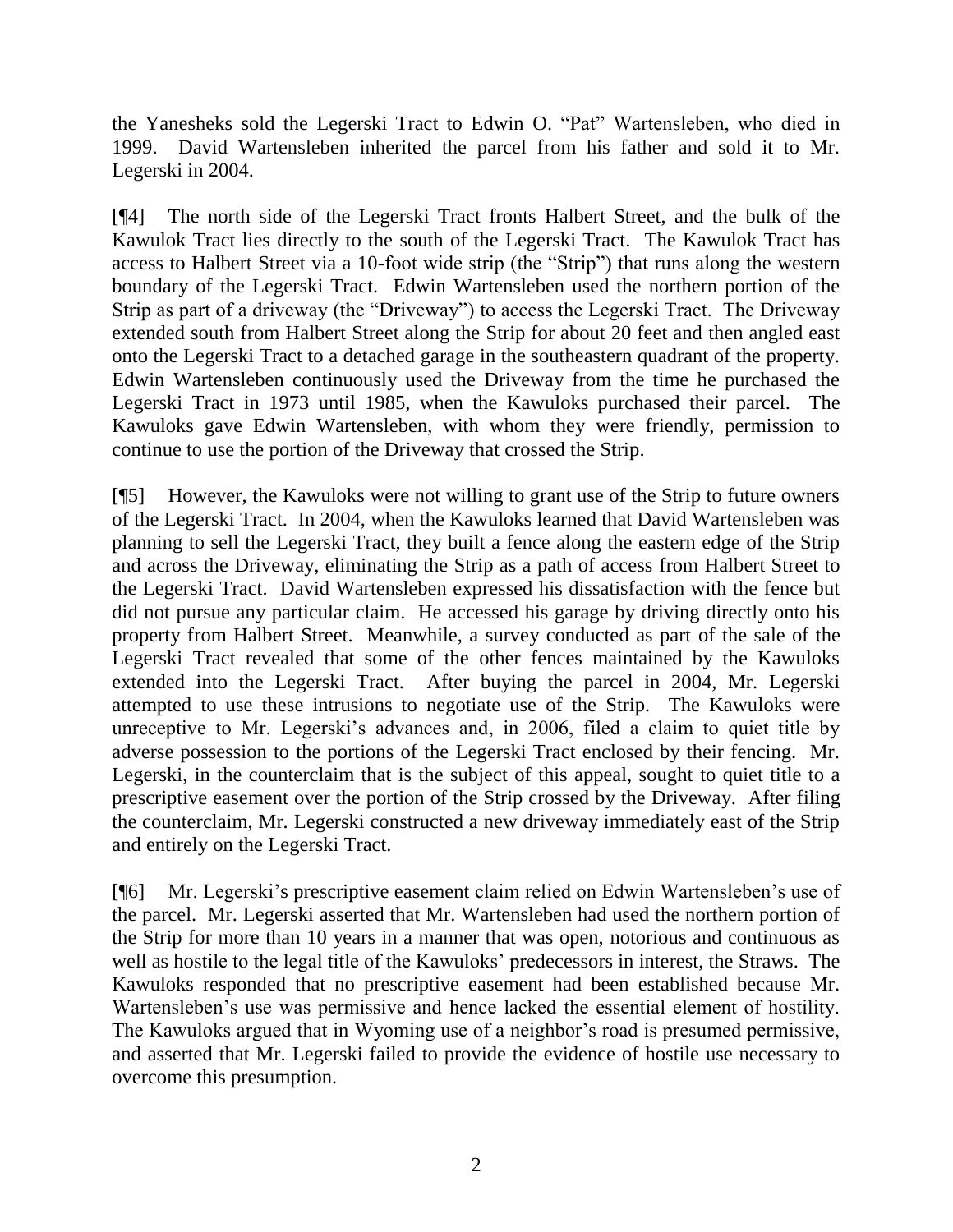[¶7] After a bench trial, the district court found the presumption of permissiveness was overcome by logical inferences and Edwin Wartensleben"s continuous use. The court noted that it was reasonable to infer the Straws always intended the owners of the Legerski Tract to be able to use the northern portion of the Strip as a driveway. The court concluded that the prescriptive easement vested prior to 1985, and ruled in favor of Mr. Legerski. The Kawuloks appealed.

# **DISCUSSION**

## *A. Standard of Review*

[¶8] Because this case was tried without a jury, the district court judge acted as the finder of fact and law. Factual determinations by a judge are entitled to less deference than those of a jury:

> While the findings are presumptively correct, the appellate court may examine all of the properly admissible evidence in the record. Due regard is given to the opportunity of the trial judge to assess the credibility of the witnesses, and our review does not entail re-weighing disputed evidence. Findings of fact will not be set aside unless they are clearly erroneous. A finding is clearly erroneous when, although there is evidence to support it, the reviewing court on the entire evidence is left with the definite and firm conviction that a mistake has been committed.

*Harber v. Jensen*, 2004 WY 104, ¶ 7, 97 P.3d 57, 60 (Wyo. 2004). Further, we do not set aside findings merely because we would have reached a different result. *Id*. We assume the evidence of the prevailing party is true and give that party the benefit of every reasonable inference that can be fairly and reasonably drawn from the evidence. *Id*.

[¶9] We review legal determinations *de novo* and grant them no deference. *Id*., ¶ 8, 97 P.3d at 60.

## *B. Prescriptive Easement*

[¶10] The party claiming a prescriptive easement must prove each of four elements: 1) adverse use; 2) claim of right under title or claim of right; 3) use which puts the owner of the subservient estate on notice of his claim; and 4) continuous and uninterrupted adverse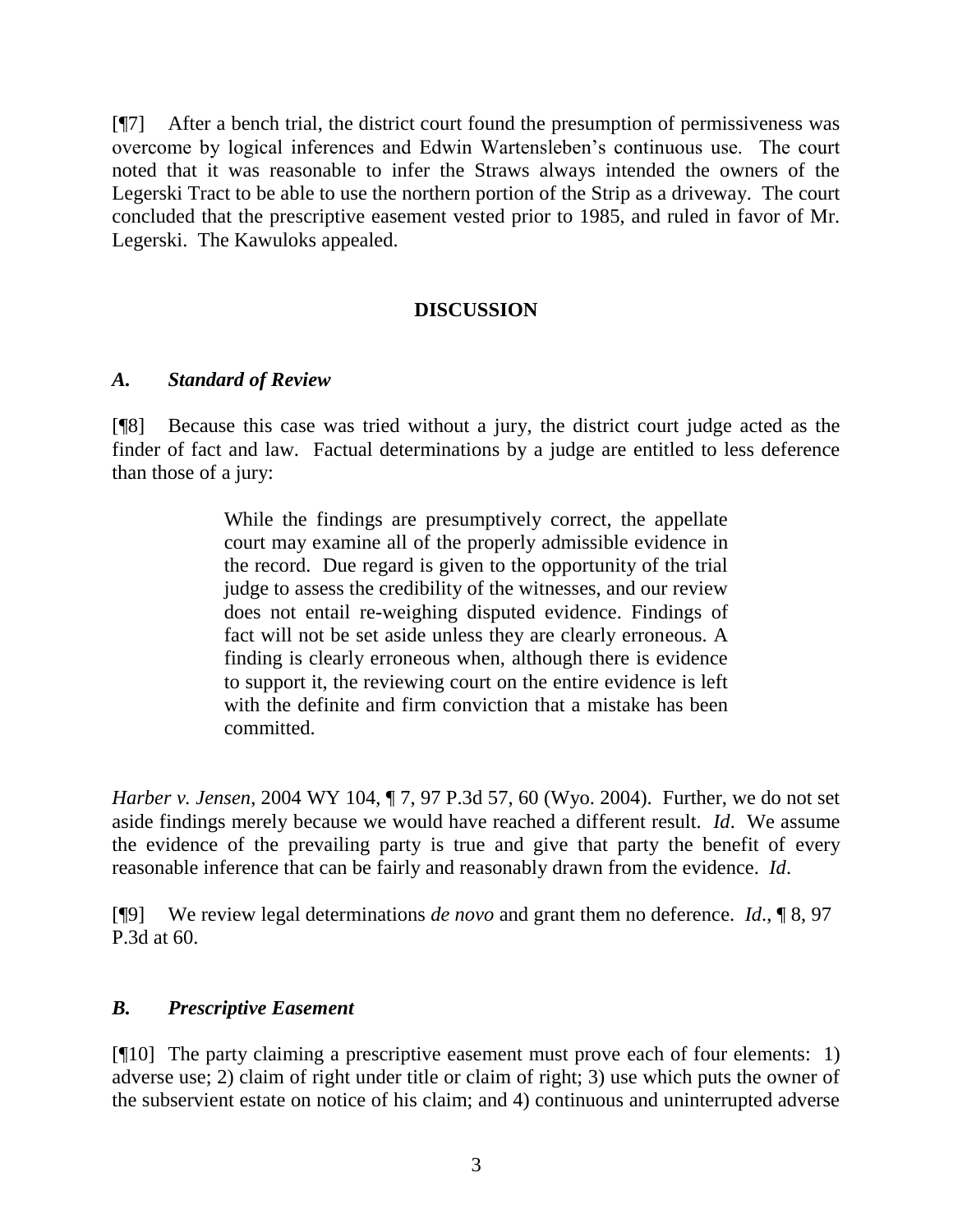use for at least ten years. *Powder River Ranch, Inc. v. Michelena*, 2005 WY 1, ¶ 9, 103 P.3d 876, 880 (Wyo. 2005). "Claimants have a heavy burden to establish adverse use in Wyoming, as prescriptive easements are not favored." *Id*. We presume the use of a private roadway by a neighbor is permissive. *Id*. ""Neighborliness and accommodation to the needs of a neighbor are landmarks of our western life-style."" *Id.*, quoting *[Shumway v. Tom Sanford, Inc.](http://www.westlaw.com/Find/Default.wl?rs=dfa1.0&vr=2.0&DB=661&FindType=Y&ReferencePositionType=S&SerialNum=1981152094&ReferencePosition=670)*, [637 P.2d 666, 670 \(Wyo. 1981\).](http://www.westlaw.com/Find/Default.wl?rs=dfa1.0&vr=2.0&DB=661&FindType=Y&ReferencePositionType=S&SerialNum=1981152094&ReferencePosition=670) To rebut this presumption of permissive use, the claimant's use must be "inconsistent with the rights of the owner, such that the use would entitle the owner to a cause of action against the claimant, without permission asked or given."" *Id.*, ¶ 10, 103 P.3d at 880, quoting *[Coleman v. Keith](http://www.westlaw.com/Find/Default.wl?rs=dfa1.0&vr=2.0&DB=4645&FindType=Y&ReferencePositionType=S&SerialNum=2000354911&ReferencePosition=147)*, [6 P.3d 145, 148 \(Wyo. 2000\).](http://www.westlaw.com/Find/Default.wl?rs=dfa1.0&vr=2.0&DB=4645&FindType=Y&ReferencePositionType=S&SerialNum=2000354911&ReferencePosition=147) The claimant must produce evidence that shows how the owner of the servient estate was made aware of the hostile nature of the claimant"s use of the estate. *Id*.

[¶11] Mr. Legerski failed to overcome the presumption of permissive use, making it unnecessary to review his claim in light of each of the elements. In fact, Mr. Legerski produced no evidence to rebut the presumption of permissiveness for the period from 1973 to 1985, the only period relevant to the district court"s ruling. It was during this period, according to the district court, that a prior owner of the Legerski Tract, Edwin Wartensleben, met the elements necessary to establish a prescriptive easement. The district court ruled that the presumption of permissive use was overcome by Mr. Wartensleben's "continuous use and logical inferences regarding past transfers." The order provided no description of the "logical inferences from past transfers." Apparently, the district court concluded that because the Kawuloks" predecessors sold the Legerski Tract to Mr. Wartensleben, they must have intended that the latter could use the Strip for access. However, such an inference fails to establish hostile use and, in fact, implies just the opposite, permissive use. While the trial record does support a finding that Edwin Wartensleben continuously used the northern portion of the Strip during these years, it contains no evidence that such use was hostile or that the owners of the Strip at the time, the Straws, were given any notice of a hostile intent. Therefore, the presumption of permissiveness stands, and the district court erred in concluding that Edwin Wartensleben established, and Mr. Legerski succeeded to, a prescriptive easement on the Kawulok Tract.

## *C. Implied Easement*

[¶12] Mr. Legerski did not assert the creation of an implied easement over the Strip during the trial or in his pleadings. While it is not completely clear in the order, some of the language utilized by the district court suggests that the doctrine of implied easement played a role in the court"s ruling. Although this Court generally does not consider issues not properly presented at trial, *Boyle v. Boyle*, 2006 WY 124, ¶ 18, 143 P.3d 368, 373 (Wyo. 2006), we have, in some instances, considered an issue not raised by the parties at trial if that issue was addressed and relied upon by the district court. *Cotton v. State***,**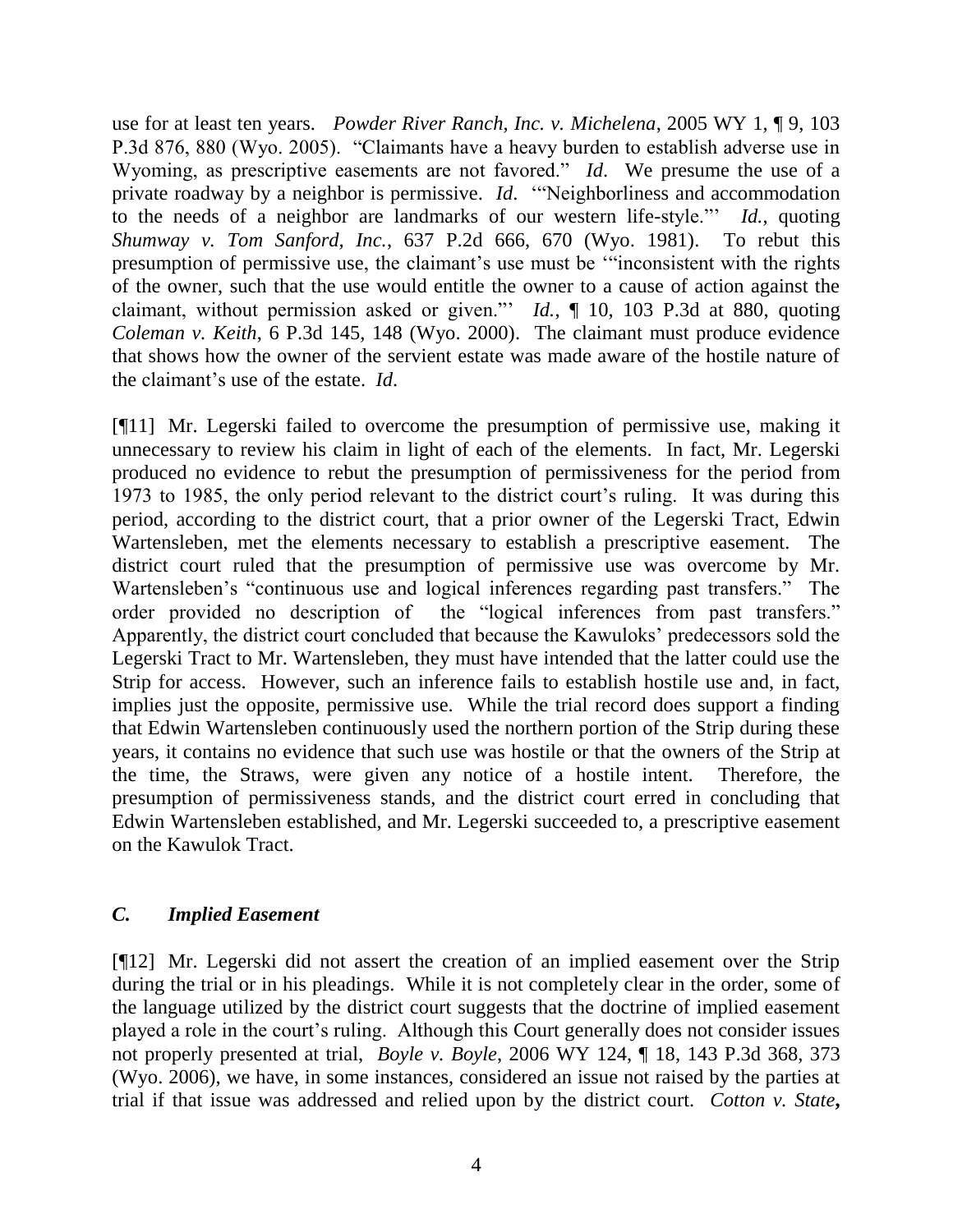2005 WY 115, ¶ 14, 119 P.3d 931, 934 (Wyo. 2005). On that basis, we will consider the issue of implied easement in this case.

[¶13] "Under certain circumstances, Wyoming will recognize an implied easement across another person's property. *In re Estate of Shirran,* [987 P.2d 140, 142 \(Wyo. 1999\)](http://www.lexis.com/research/buttonTFLink?_m=080a31e42c183fc5fab1224d6366983d&_xfercite=%3ccite%20cc%3d%22USA%22%3e%3c%21%5bCDATA%5b2003%20WY%20165%5d%5d%3e%3c%2fcite%3e&_butType=3&_butStat=2&_butNum=13&_butInline=1&_butinfo=%3ccite%20cc%3d%22USA%22%3e%3c%21%5bCDATA%5b987%20P.2d%20140%2c%20142%5d%5d%3e%3c%2fcite%3e&_fmtstr=FULL&docnum=1&_startdoc=1&wchp=dGLbVzz-zSkAz&_md5=9f3f55a7adc8bb54f74a2eb238821f36) (citing *Beaudoin v. Kibbie*[, 905 P.2d 939, 941-42 \(Wyo. 1995\);](http://www.lexis.com/research/buttonTFLink?_m=080a31e42c183fc5fab1224d6366983d&_xfercite=%3ccite%20cc%3d%22USA%22%3e%3c%21%5bCDATA%5b2003%20WY%20165%5d%5d%3e%3c%2fcite%3e&_butType=3&_butStat=2&_butNum=14&_butInline=1&_butinfo=%3ccite%20cc%3d%22USA%22%3e%3c%21%5bCDATA%5b905%20P.2d%20939%2c%20941%5d%5d%3e%3c%2fcite%3e&_fmtstr=FULL&docnum=1&_startdoc=1&wchp=dGLbVzz-zSkAz&_md5=5b6e453840ae8347dfa9bf33ec0049c3) *[Corbett v. Whitney](http://www.lexis.com/research/buttonTFLink?_m=080a31e42c183fc5fab1224d6366983d&_xfercite=%3ccite%20cc%3d%22USA%22%3e%3c%21%5bCDATA%5b2003%20WY%20165%5d%5d%3e%3c%2fcite%3e&_butType=3&_butStat=2&_butNum=15&_butInline=1&_butinfo=%3ccite%20cc%3d%22USA%22%3e%3c%21%5bCDATA%5b603%20P.2d%201291%2c%201293%5d%5d%3e%3c%2fcite%3e&_fmtstr=FULL&docnum=1&_startdoc=1&wchp=dGLbVzz-zSkAz&_md5=4bbda2c0d56dba47d96b8a44f1b0d5d8)*, 603 [P.2d 1291, 1293 \(Wyo. 1979\)\).](http://www.lexis.com/research/buttonTFLink?_m=080a31e42c183fc5fab1224d6366983d&_xfercite=%3ccite%20cc%3d%22USA%22%3e%3c%21%5bCDATA%5b2003%20WY%20165%5d%5d%3e%3c%2fcite%3e&_butType=3&_butStat=2&_butNum=15&_butInline=1&_butinfo=%3ccite%20cc%3d%22USA%22%3e%3c%21%5bCDATA%5b603%20P.2d%201291%2c%201293%5d%5d%3e%3c%2fcite%3e&_fmtstr=FULL&docnum=1&_startdoc=1&wchp=dGLbVzz-zSkAz&_md5=4bbda2c0d56dba47d96b8a44f1b0d5d8) The elements which must be satisfied in order to establish an implied easement are: (1) common ownership followed by a conveyance separating the unified ownership; (2) before severance, the common owner used part of the property for the benefit of the other part, a use that was apparent, obvious, and continuous; and (3) the claimed easement is necessary and beneficial to the enjoyment of the parcel previously benefited." *Hansuld v. Lariat Diesel Corp.,* 2003 WY 165, ¶ 15, 81 P.3d 215, 218 (Wyo. 2003), quoting *Beaudoin v. Kibbie*, 905 P.2d 939, 941 (Wyo. 1995).

[¶14] Mr. Legerski falls short of establishing two of the factors necessary for an implied easement. There is no evidence in the record that the common owners, the Straws, used the northern portion of the Strip for the benefit of the Legerski Tract. Also, Mr. Legerski presented no evidence indicating use of the Strip is necessary for the beneficial use of his property. By building a driveway directly to the east of the Strip that allows him access to his garage, Mr. Legerski demonstrated that use of the Strip is not necessary for the beneficial use of his land. The only factor Mr. Legerski established is both tracts were once owned by the Straws, and they are no longer commonly held. By not meeting two of the three elements that create an implied easement, Mr. Legerski"s claim fails.

## *D. Evidentiary Issues*

[ $[15]$  Wyoming's Dead Man's Statute, Wyo. Stat. Ann. § 1-12-102 (LexisNexis 2007),<sup>1</sup> was an issue at trial because the Kawuloks sought to introduce evidence concerning a conversation with Edwin Wartensleben, who was deceased at the time of trial. The evidence allegedly would have established that Mr. Wartensleben had asked the

 $\overline{a}$ 

 $1$  Section 1-12-102 states:

In an action or suit by or against a person who from any cause is incapable of testifying, or by or against a trustee, executor, administrator, heir or other representative of the person incapable of testifying, no judgment or decree founded on uncorroborated testimony shall be rendered in favor of a party whose interests are adverse to the person incapable of testifying or his trustee, executor, administrator, heir or other representative. In any such action or suit, if the adverse party testifies, all entries, memorandum and declarations by the party incapable of testifying made while he was capable, relevant to the matter in issue, may be received in evidence.